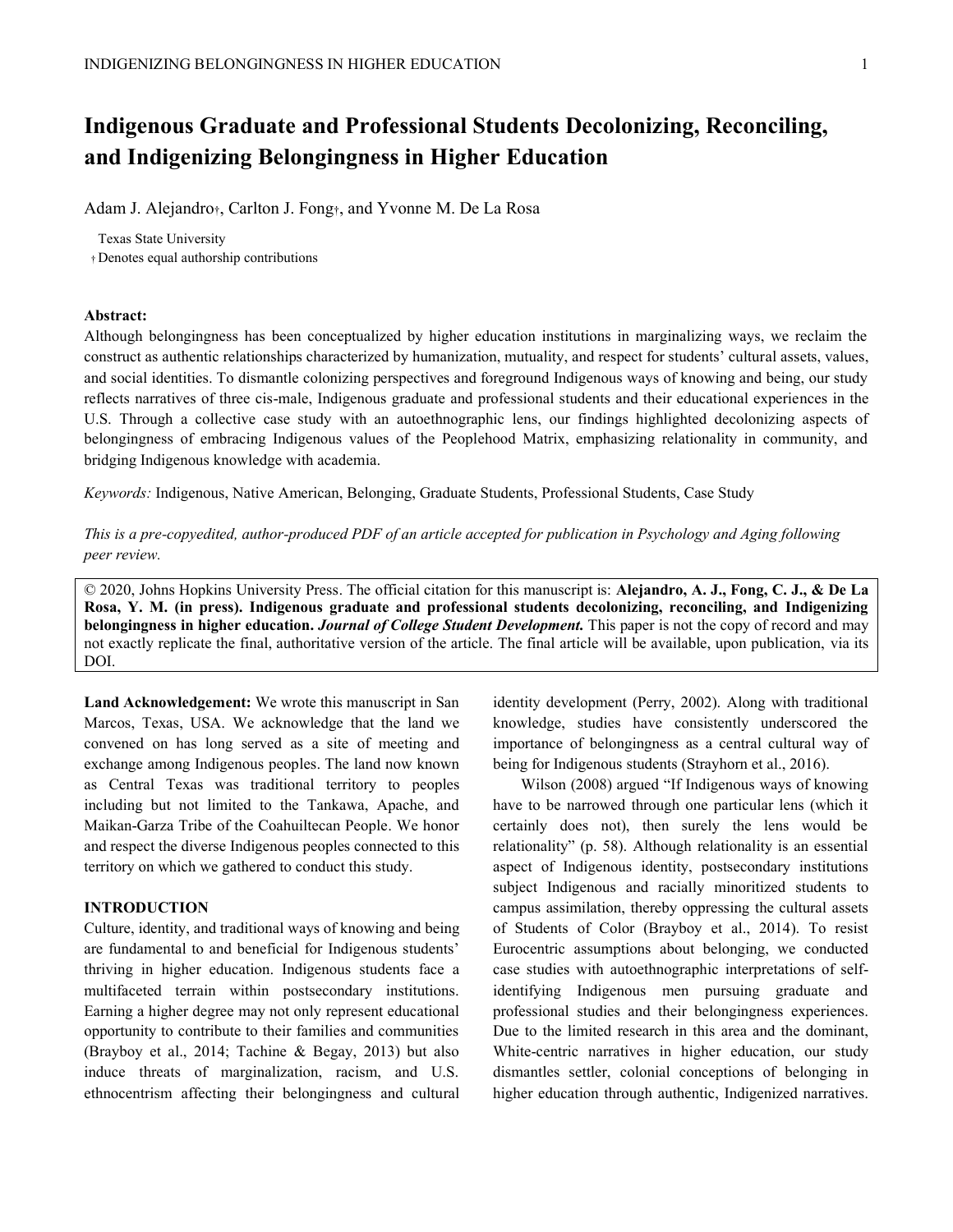From a decolonizing approach, we defined *belongingness* in our study as authentic relationships characterized by humanization, mutuality, and respect for students' cultural assets, values, and social identities.

## **CONCEPTUAL FRAMEWORK**

There are multiple emerging and established theories that can be leveraged to examine the importance of cultural, spiritual, familial, and communal relationships which framed our study (Lopez, 2018). First, we introduce how belongingness has been framed in colonial terms, and the need for racereimaging with Indigenous-specific lenses. Secondly, building upon the groundwork of Critical Race Theory (CRT) and TribalCrit, we describe our primary guiding framework, Holm et al.'s (2003) Peoplehood Framework. Lastly, we review studies pertaining to Indigenous student belongingness and graduate student experiences.

Tinto's (1975) integration theory has been one of the dominant models of belonging in higher education. It argues that student persistence requires social and academic "integration" of the campus environment. Despite its influence on conceptualizations of student belonging, it has also received criticism for its lack of applicability to students from diverse communities and identities (Waterman, 2007), promoting the racist and colonizing narrative that Indigenous students and Students of Color must assimilate into their institutions (Lee et al., 2010; Tierney, 1992). Institutional promotion of belongingness subjects Indigenous students to "rhetorics of disadvantage that presume they are in need of fixing instead of our institutions" (ACPA, 2018, p. 6). To challenge and decolonize this way of thinking, our study attempts to Indigenize mainstream perspectives through the promotion of Indigenous viewpoints and theoretical models to fit students' cultural strengths. The use of Critical Race Theory (CRT) is crucial in our examination of marginalized populations and the power of dominant cultures (Tate, 1997; Tuck & Yang, 2014). To further analyze socio-historical contexts pertaining to Indigenous Peoples, we situate our study in Brayboy's (2005) Indigenous form of CRT, *TribalCrit*, as a means to investigate Indigenous peoples' experiences through a decolonizing lens.

A theory that continues to illuminate the experiences of Indigenous people is Holm et al.'s (2003) Peoplehood Framework. From work in the 1980s, Robert K. Thomas (as cited in Thomas, 1990) made a case for Indigenous Nationhood drawing similarities to possessions of history, language, religion, and land. This influenced the foundation for Peoplehood matrix, which examines four interwoven pieces consisting of: (a) shared history and understanding of Native people's origins; (b) sense of place and connection between environment and identity; (c) shared language that translates to ways of knowing and socialization; and (d) the profound role of spirituality in their worldview. The four aspects form an Indigenous identity and the basis of a Peoplehood-inspired sense of belonging (Tachine et al., 2017).

#### **Indigenous Student Belonging in Higher Education**

Examining Indigenous students' belongingness on a college campus, Beck et al. (2014) observed how students sought to build a community in which they could feel connected to their cultural identity and to their institution. Using their Indigenous culture as a vehicle of connection, these students carved their own sense of belonging and within it, they found academic success. Inspired by a QuantCrit approach, Fong et al. (2019) used measurement invariance testing to examine how Indigenous community college students interpreted belongingness factors differently from their non-Indigenous counterparts. Through race-reimaging White-centric conceptions of belonging, they found that Native-specific belongingness factors, such as the degree to which the institution encouraged to contribute back to their community, were salient predictors of academic outcomes and goal pursuits. Although these studies supported the fortitude and perseverance Indigenous students carry, this does not limit the importance of Indigenous-centered resources to cultivate belongingness.

In their qualitative study, Tachine et al. (2017) observed how traditions such as talking circles and hosting them in the Native Student Center at regularly scheduled times demonstrated the value of Indigenous traditions, knowledge, and cultures to enhance belongingness. Experiencing ceremony on campus, Indigenous college students were able to build connections to their community on campus and thus had a stronger sense of belonging within the institution. This aligns with our frameworks as they demonstrate that traditional practices that are culturally sustaining are important for the belonging of Students of Color. Examining sense of belonging as it relates to positive student outcomes, Oxendine (2015) used a quantitative cross-sectional survey with 154 Native American students at non-Native college and universities (NNCUs). Findings indicated that perceptions of institutional integration and cultural integrity contributed to a sense of belonging, which in turn, significantly predicted intentions to persist (see also Oxendine et al., 2020). Similarly among Miami students at a predominantly White institution (PWI), Mosley-Howard et al. (2016) found that coursework centered on Indigenous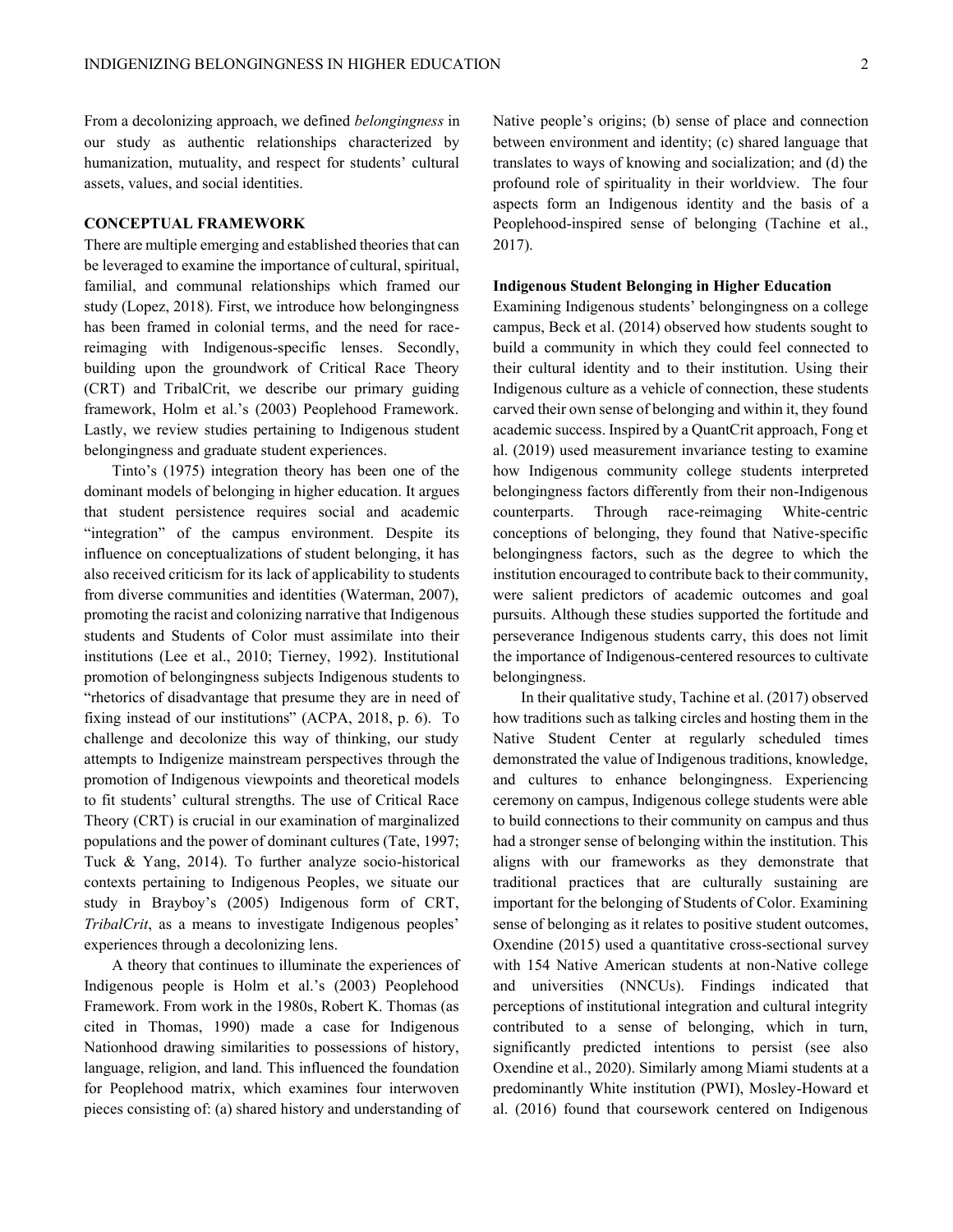culture and interpersonal connections promoted identity development and community building.

## **Indigenous Graduate Students in the U.S.**

In higher education, Indigenous students are often considered invisible or forgotten, but this neglect is even more heightened at the graduate level (Brayboy et al., 2014). This is reflected in the statistical portrait of Indigenous graduate students' enrollment and degree attainment rates in the U.S, which are disproportionately lower compared to other racial and ethnic groups (Brayboy et al., 2012). Prior studies have found that the experiences of Indigenous graduate students are often characterized by alienation, isolation, racism, and a lack of academic guidance and role models (Brayboy et al., 2012; Buckley, 1997; Fox, 2013). For instance, Pidgeon (2014) studied Indigenous graduate students' experiences at Canadian institutions using the Wholistic Indigenous Framework (Archibald et al., 2009; Pidgeon, 2016), which explains the multifaceted relationships that Indigenous people have with their communities, families, culture, and the four pieces of their being: physical, emotional, intellectual, and spiritual selves (see also Secatero, 2009). This interconnectedness of relationships intersects with the 4Rs--Respect, Reciprocity, Relevance, and Responsibility--a set of Indigenous cultural values introduced by Kirkness and Barnhardt (1991; see Waterman, 2020). Through this guiding framework, Pidgeon (2014) discussed how Indigenous graduate students felt out of place and disregarded, especially when faculty members were closed-minded towards Indigenous perspectives. Being silenced within and beyond the classroom by peers and faculty members is commonplace for Indigenous students pursuing graduate degrees (Garvey, 1997; Henning, 1999; Lacourt, 2003).

Similarly, Indigenous women reflecting on their doctoral education have shared about microaggressions from both campus and classroom climates (Shotton, 2017). These microaggressive experiences included exclusion by White faculty and peers, tokenism, stereotyping, and having their knowledge challenged. These marginalizing experiences can be compounded when students have limited access to family and community as sources of support (e.g., Secatero, 2009) or feel tensions between communal obligations and personal ambitions (Rodriguez-Rabin, 2003), which lead to greater isolation and alienation.

In the face of such hostility in graduate school, research highlights Indigenous student resilience and selfdetermination derived from cultural and communal strengths as sources of support. One example of this dynamic is Masta's (2018) qualitative study using Indigenous methodology and small stories narrative approaches. From interviews with six Native American graduate students, she generated themes of ongoing colonization and defending Native identity. Similarly, Heavy-Runner et al. (2018) underscored the importance of American Indian graduate students' calling upon their cultural identity, specifically manifested through embracing language, family, tribal activities, and considerations of returning to their home community. This consideration of the home community was also discussed by Shotton (2018) in her examination of reciprocity among women pursuing doctoral education. Through their desire to pursue scholarly endeavors benefitting their communities, the women in her study did not view their degrees in individualistic terms but rather as bringing value to the larger collective. The vision to serve Indigenous communities and the intersection of cultural identity, support, and skills were essential aspects for Indigenous graduate students (Bird, 2017). Shield (2009) described metaphors shared by a graduate student capturing the connection with her community and the internalization of Indigenous culture as a source of resilience: "I considered the birds who are cared for by the Creator...There were many moments when I would see her flying or dream dreams about specific hawks. Strength would come. Peace would come." (p. 55).

To facilitate the educational pursuits and sense of belonging for Indigenous graduate students, scholars have recommended various avenues for support and empowerment (Brayboy et al., 2012). Mentors provide one prevalent source of support during graduate school. Shotton (2007) encouraged the establishment of peer-mentoring relationships--characterized by commitment, care, admiration, and trust--to help overcome barriers to their academic success. Other studies discussed establishing and sustaining centers and organizations that foster student belonging, accountability, and validation (Blair, 2015; Pidgeon et al., 2014).

#### **PRESENT STUDY**

As Indigenous students journey through college, their sense of belonging and cultural identities are critical to their academic success yet often stymied by oppressive and racist systems and structures within higher education. However, questions remain about the extent these factors shape the experiences of Indigenous men pursuing graduate and professional degrees. Although our objective was not to focus primarily on Indigenous men, when the opportunity presented itself to do so, we found that the projection of the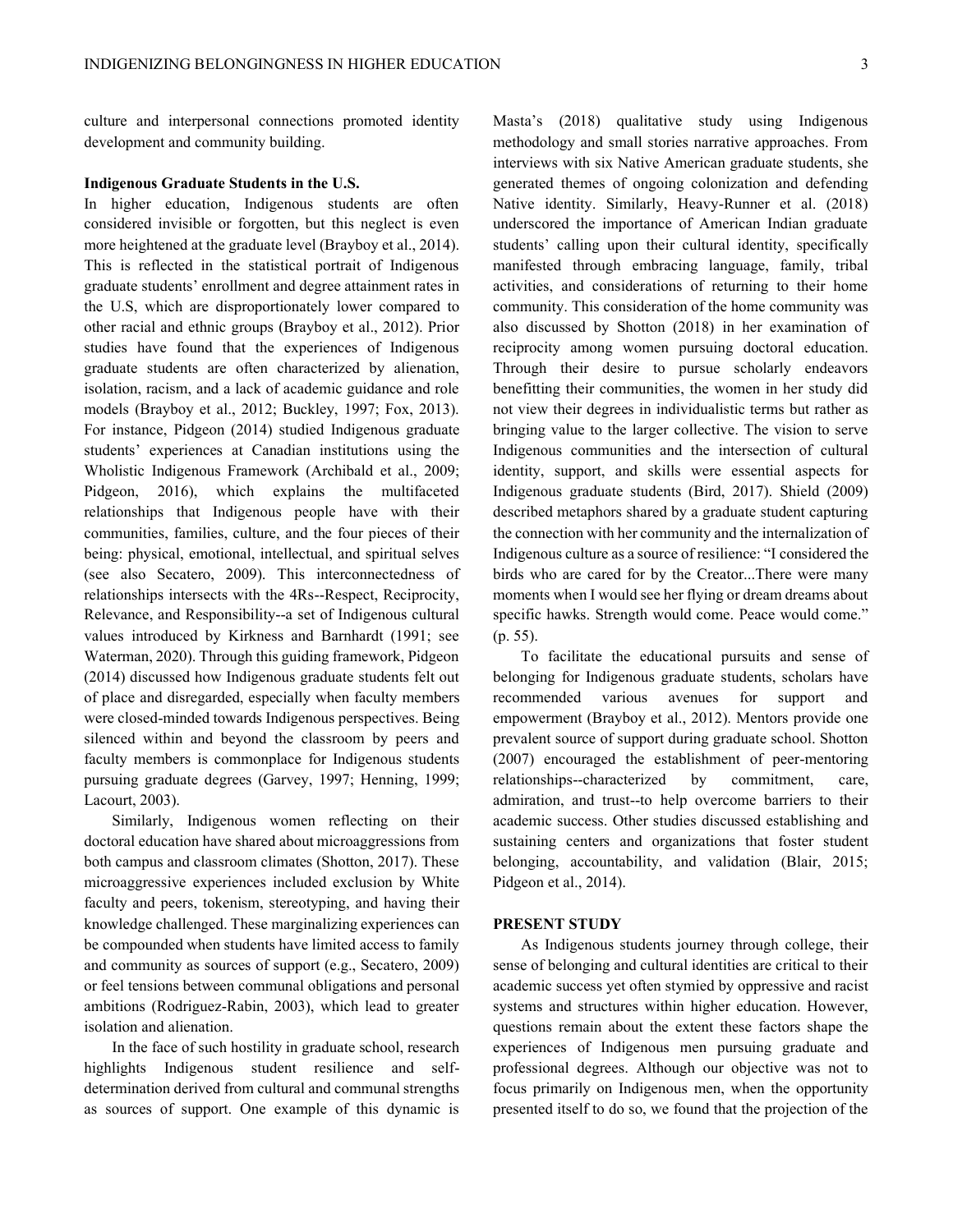voices of Indigenous men would be an important contribution to the field and to Indigenous communities. Brayboy et al. (2012) identified Indigenous men as a "critical area for future research," citing their "educational plight" as an imperative for examination (p. 109). Structural factors associated with the academic attainment of Indigenous men include lower retention and graduation rates, higher incarceration rates, and a host of systemic poverty-, justice-, and health-related issues. Furthermore, research on Indigenous men in graduate school is even more scant compared to other subpopulations of Indigenous students at various educational levels, making them an even more underrepresented subgroup in the higher education literature.

Moreover, rather than exclusively having participants reflect on their graduate experiences, we included retrospective perceptions of their undergraduate education. In line with work by Garrod & Larimore (1997), our approach may provide a more holistic depiction of their postsecondary journeys and counternarratives of Indigenous resilience through college and a glimpse of newer insights into graduate school experiences. In addition, prior studies on Indigenous graduate students tend to focus broadly on educational experiences rather than specific experiences of belonging and resilience through leveraging their Indigenous culture and identity. Belonging is a well-documented antecedent to Native student persistence (Oxendine, 2015; Strayhorn, 2012; Tachine et al., 2017), but can often be framed in colonial, deficit-based, or assimilationist terms (Fong et al., 2019). Thus, by understanding the ways Indigenous graduate students harness their cultural identity and in turn experience a Peoplehood sense of belonging, we provide alternative perspectives to support Indigenous student persistence and the decolonization of postsecondary spaces. Our study examines Indigenous perspectives of belonging and how postsecondary institutions support or suppress these views. In our use of a collective case study and an autoethnographic approach, our goal was to examine this ignored population from a qualitative paradigm. Furthermore, given the lack of research on Indigenous graduate and professional students, we sought to present their voices, experiences, and stories and to combat colonized understandings of belonging, identity, and resilience.

## **METHOD**

The first phase of our study consisted of a qualitative, collective case study (Yin, 2017) on the belongingness experiences of three Indigenous graduate and professional students in the U.S. We used an instrumental approach to examine multiple cases concurrently with a goal of extending insights more broadly and to examine theoretical predictions informed by the Peoplehood framework. In the second phase, we embraced an autoethnographic approach (Jones et al.,  $2016$ ) from the first-listed author's own experiences of colonialism in higher education as an Indigenous graduate student. These reflections are in the form of short poems in response to participant narratives as another interpretative lens and to highlight the relationality between author and participant voices as an aspect of Indigenous methodology.

#### **Participants**

We used purposive sampling to select study participants through professional networks of the research team. Each participant was a self-identifying Indigenous student at either the graduate or professional (i.e., medical school) level. We recruited participants through email with consent forms and a description of the research study. Three graduate students agreed to participate and identified as cis-male. Although our intention was not to focus solely on men, our sampling procedure led us to this participant pool. Participants came from different NNCUs in various regions within the U.S. (North, South, and Southwest) and represented diverse lived experiences as Indigenous people. Their intended degrees varied by discipline: a doctorate in medicine, a doctorate in history, and a master's in conservation management. Background information (e.g., education, cultural upbringing) is provided in each of their narratives.

#### **Data Collection and Analysis**

After IRB approval and prior to the formal interview, the first author had informal phone conversations to build rapport with the participants. Next, online, 90-minute interviews were conducted with participants so that their stories, experiences, and knowledge could be presented in their own words. Each interview followed a semi-structured interview protocol with questions pertaining to their cultural background, interactions with family and community, and belongingness in higher education. Additional informal phone conversations were held after the interview for debriefing and follow-up. During informal phone conversations preceding and following the formal interview, the first author kept a journal, took field notes, and wrote memos summarizing those interactions, which inspired parts of the autoethnographic poetry.

To enhance the trustworthiness of our analyses, we conducted member checking and peer debriefing. After interviews were transcribed verbatim, the authors engaged in multiple readings and independently coded within-case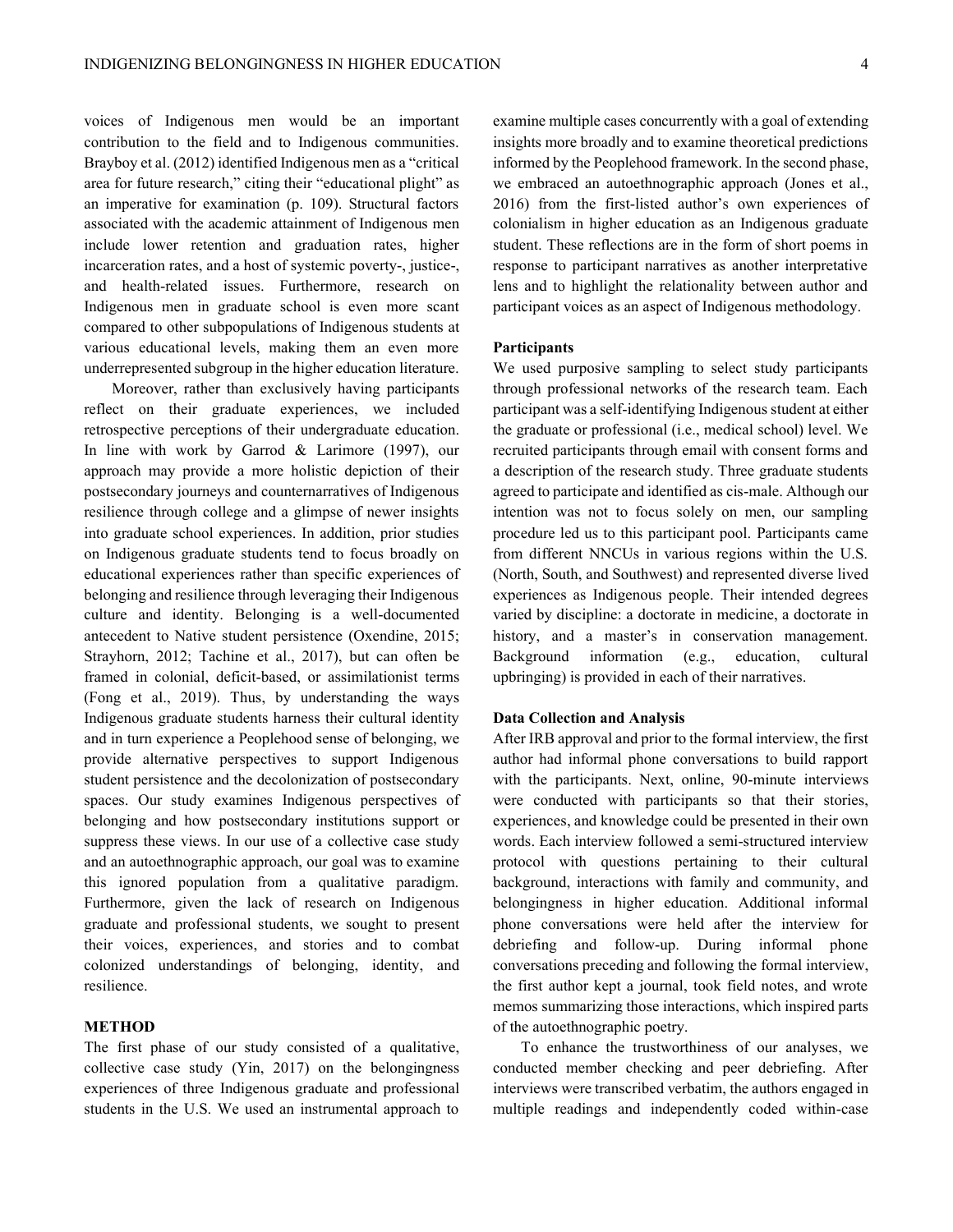observations, noting salient experiences that depicted the intersections of belongingness in higher education and their Indigenous identity and culture. During our collaborative analysis sessions, we used peer debriefing techniques to compile thick descriptions and representative quotes. As inquiry auditors for one another, we collaboratively participated by asking questions for clarification and examining one another's low-inference descriptions. Interviewees were sent their own narrative to read and submit clarifications or edits.

When presenting our findings, we attempted to keep intact narratives as much as possible with low-inference descriptions providing details about their cultural background and context for representative quotes. After each narrative, we present an autoethnographic verse from the first author that illustrates themes from his positionality. In the first author's own analysis of the interview data, he began to become more aware of his own positionality as an Indigenous man pursuing his doctoral degree. Not only did he relate to feelings and experiences participants shared, but also, he recalled similar experiences that bonded him with the participants. Aware of this relationality, the first author reflected and expressed the feelings of solidarity within the shared experiences in the form of poems as a "fourth" participant.

#### **Researcher Positionality**

In our study, we acknowledged that our experiences, beliefs, and perceptions influenced every aspect of our methodology. All authors self-identify as being Scholars of Color; two of the three authors have published together on topics related to Indigenous students in higher education. The first-listed author identifies as a male doctoral student in education, descending from the Chiricahua Apache and Mexica Indigenous Nations who also identifies as Chicano. His roles involved interviewing the participants, interpreting data, and creating autoethnographic poems, drawing from experiences and teachings of grandparents, community members, and other Indigenous scholars. The second-listed author identifies as an Asian-American scholar with expertise in sociocultural perspectives on college student learning and development. He was responsible for conceiving the study and conducting multiple data readings and inquiry audits. The third-listed author identifies as a female Mexican American doctoral student in adult education, descending from the Purépecha Indigenous people from the Monte San Nicolás, Guanajuato, Mexico. She assisted in coding and interpreting interview data.

## **FINDINGS**

The weaving of the fabric of life is simple yet made complex by our surroundings, the thought processes of others and the boundaries that are placed around oneself by self and others. The three interviewees that you will learn about come from different geographical locations and academic disciplines but are connected through their deep Indigenous roots. Participants selected pseudonyms and were encouraged to choose names that reflected their Indigenous identities. After each narrative, we present one of the first author's autoethnographic poems.

## **Marcus**

Our first interviewee was Marcus, and he described his cultural background as follows:

*I was raised Pueblo and spent pretty much every single week at the Pueblo with my friends who were all Tigua. My tribal identity was formed through taking part in feast days and ceremonies with the Pueblos, by going up into the mountains with the Mescaleros, attending different powwows, the Gathering of Nations [The largest annual powwow with over 50,000 in attendance] and by going to the cultural center.* 

Marcus mentioned that his language of Pueblo was limited, and that he knew more Navajo. He made it a point to greet his Navajo friends in their language as a sign of connection and respect. This was just a glimpse into Marcus' background to contextualize the thoughts and feelings he had of higher education, faculty, campus support, and the hopes of decolonizing it all.

Marcus was also raised as a storyteller. He received stories and ceremonies; his mentor taught him how to tell stories, when to tell stories, and understanding the *when* was just as important as the *how*. Marcus expressed the following,

*It's affected me not just as far as the way I think, but even academically. In history, there is no such thing as just talking. It's about the relaying of information, which in turn is about the relaying of history. The storytelling aspect of my culture is absolutely 100% core to who I am both personally and professionally. Then on top of that just on a daily basis I go through my ceremonies.*

In his higher education experience, Marcus described moments where he took opportunities to begin to decolonize and reconcile Eurocentric thinking and practices. One of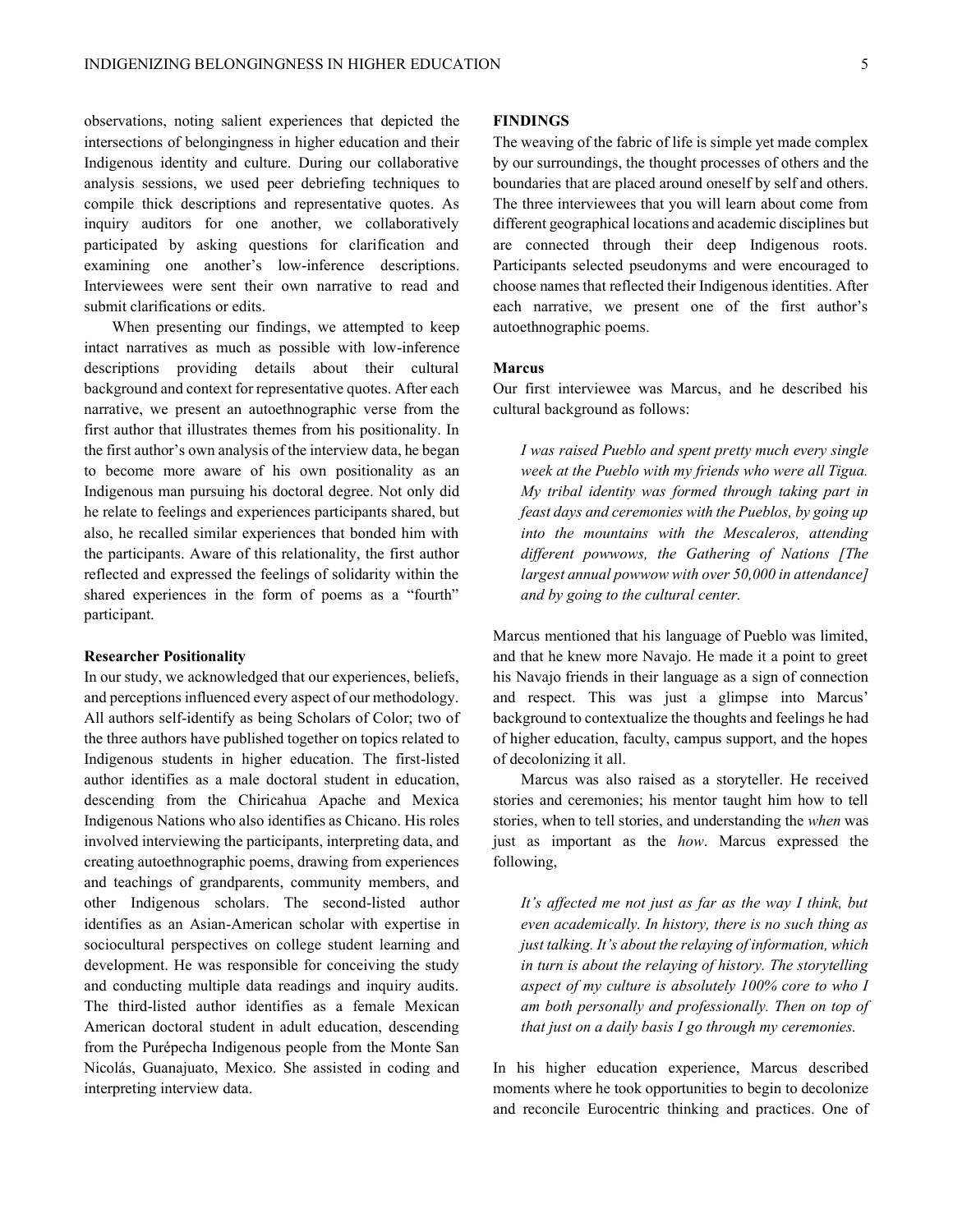these experiences was encountering the misrepresentation of historical accounting regarding De Soto during graduate school. Hernando De Soto was an influential part of Francisco Pizarro's colonization of the Incas and later led an expedition in search of gold. De Soto, though a colonizer of the Americas, had complex and multifaceted relationships with Indigenous nations.

*I had a student as a TA who was writing a response on an exam. The question was, what did De Soto learn during his exploration of the southeast? Their response was one sentence. De Soto learned never to trust an Indian. I realized in that moment that the ignorance that even at a university level that's around this country, around the world for that matter...It's just people don't know, and people are telling the story. I realized that if I don't do it, who is?...If I can reach a few students here and there, if I can get a monument put up at a local university, if I can get a powwow going, if I can get a few classes where students are like, "Holy crap. I never knew that before, that's what it's about.*" It's about *slowly changing the game so that we're actually still here in front of people now. For me success is opening peoples' eyes.*

Marcus' experiences while looking for universities to attend were paramount in why he decided on Greater University of Teaching Anthropology (GUTA; a pseudonym for his institution). Although he was casting a wide net to attend some of the most prestigious colleges in the state, a vice dean from GUTA, who identifies as Indigenous, reached out to him personally. The vice dean made it a point to mention, "Well, you know we got the oldest Native Student Association and we could really use somebody like you in the history department." He also mentioned, "You know, we got a PhD program.´ With this authentic relationship, Marcus knew if he had a problem that he could always go discuss them with the vice dean:

*I know that if I have a problem, I can go talk to him. I know that he's going to understand the Indigenous perspective. I'm not going to go talk to somebody who's never heard of an Indigenous person or heard of Indigenous problems. I know he's gone through a lot of the same stuff that I went through. That's valuable. It's, well, not even valuable. It's priceless.*

Marcus also experienced challenges in his coursework and mentioned the narrow-mindedness he faced with faculty members. He made it a point to share,

*That in higher education unfortunately is that a lot of professors, really what they want is their own points of view reflected in their students because they've studied it. They know they're right, or they feel they're right, or however you want to put it. In those spaces there is just not space for Indigenous mentalities.* 

He followed up with mentioning professors who want preference White-normative ways and have no room for narrative storytelling:

*The professors who have absolutely no room for your thought process going from point A to point C, back to point B, and back to point A when you're trying to discuss something in class they want simple answers. Yes. No. Maybe. They want what they want to hear... But the ones who understand the Indigenous mindset, the ones who understand that there's more than one point of view have a little bit more of an open mind, absolutely. They have the space...It's very beneficial.*

During Marcus' undergraduate years, he was able to effect social change at his institution. Although he felt isolated when he began college, he graduated with a sense of accomplishment regarding the impact and lasting impression he made on campus. With the backing of the university administration, Marcus started a Native American Student Association that provided a space where students of various tribes could connect. Marcus was also instrumental in getting a monument placed on campus that paid homage to the tribes whose land the college was built on. He felt support from students on his campus and on other surrounding campuses that wanted to help amidst some pushback from administrators:

*It was not us seeking people to help us out, they heard about what we were doing and they came to us to help us out. I never felt that kind of support before. Back in [hometown], I was the not enrolled kid surrounded by enrolled kids. Here I was that Pueblo guy who was doing*  great work and now I'm that Pueblo guy at GUTA...they *are working towards getting a fountain, a reflective space with sweet grass, or sage but they are receiving some pushback because there's so many other cultures on campus...* "We're outnumbered." Even though we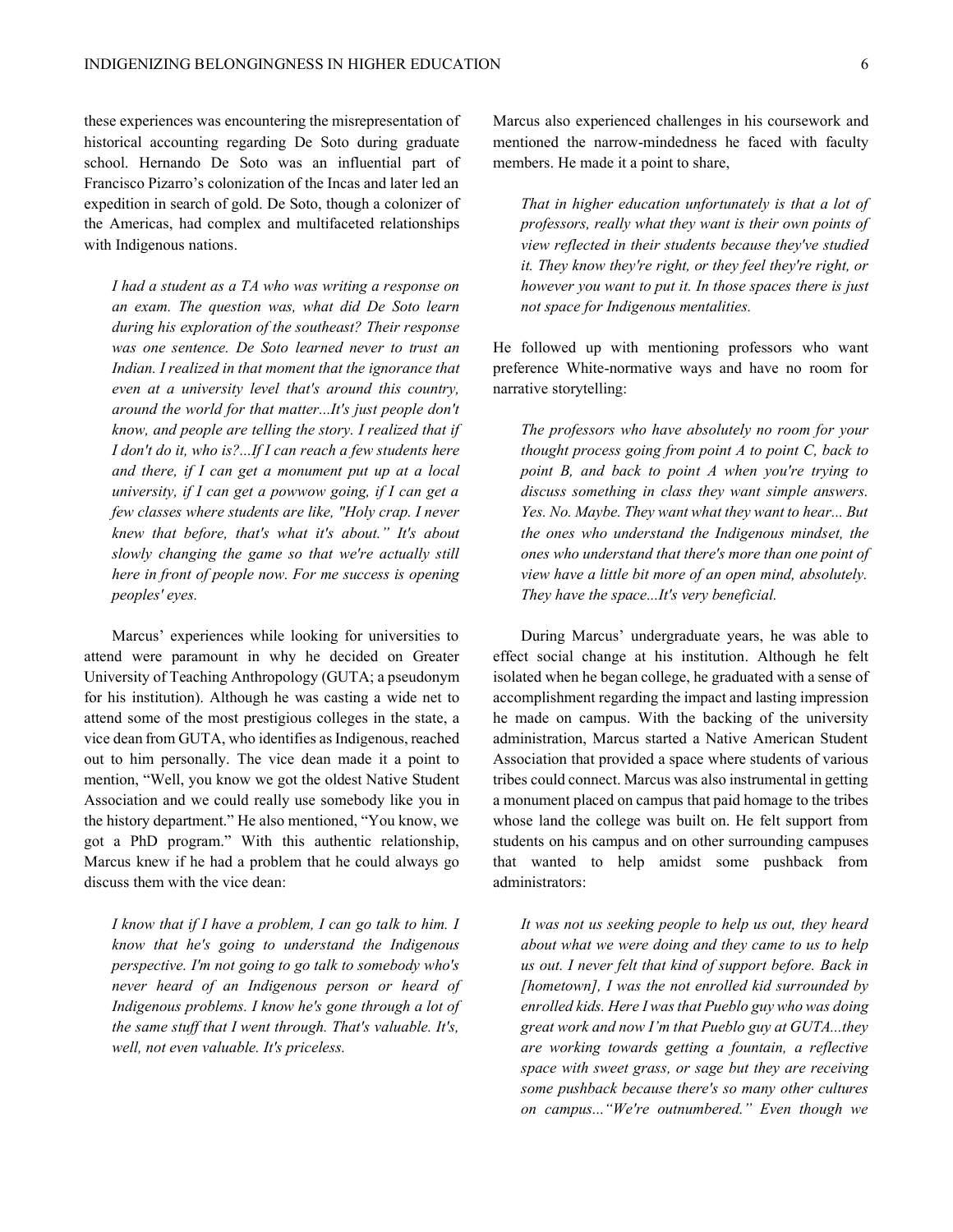*have the, "We were here first," argument, when you're outnumbered 10 to 1 they put priority on the students that they have more of really.* 

He recommended promoting advocacy for Indigenous students with respect to campus support,

*One thing that I would definitely remove is the bureaucracy needed to have Indigenous spaces and discussions. I'd really like to see just a space that it would be available, like a guaranteed space where if we can get somebody to teach something we can get it done instead of having to ask for permission every single time...Especially if we wanted to have like a quick lecture, or like if somebody was having a class that was focusing on Indigenous stuff...We have spaces for technology. We have spaces for tutoring and stuff like that but we don't have a space for cultural learning.* 

Marcus considered himself in a unique position because he saw so many different sides of the story that other people have not. He reflected on the people of the reservation and how they have not seen the university side and vice versa. When it comes to history, Marcus was confident in his decolonizing purpose:

*They haven't read as much of the history as I have. They have one side of the story. The rest of the world has another side of the story. I got both sides of the story somehow and it puts me in a position that not many people are in. Now that's my motivation is that if I don't do it, who is?...Right now I think my biggest contribution is just telling the right story for once, and doing it from a different perspective that people have never seen before. It's my life. It's my life. I can't think of anything else anymore* ... Before getting into indigenous history I *was worried about becoming the one trick pony. Giddy up because that's my job now. I'm doing it. I'm focusing on it. I'm dedicating my life on it, and there's not a damn thing that's going to stop me.*

## *« Poem*

I am further lost and even more afraid of my face Can never be cleaned with any amount of Sage I run, run away--I hope that I will understand someday What does it mean? To be an Indian in today's final scene I sing, I pray

But nothing can make the pain go away Words as blades that cut so deep Can't make them stop haunting me in my sleep I scream, answered by silence I need something to find my asylum "Kill the Indian, Save the man" But I saw the weakness in your simple plan I am stronger now  $- A$  true warrior Never again will you subject me to such horrors It is time that I light a fire of affinity Claim what was misunderstood, my identity

*«*

#### **Frank**

Frank was a member of the Oneida Nation, Bear Clan, who grew up in the Midwest. His nation's territory traditionally was in the northeastern region of the U.S. Frank, though being a federally recognized member of the Oneida Nation, grew up in a multifaceted community that was culturally more of an urban, Anishinaabe Ojibwe community. Frank also understood his connection to his Midwest community through the relationships his grandmother carries through the powwow trail and active participation with the greater Indigenous community. Though culturally, not his own nation, Frank discussed his experiences within his urban community as one of acceptance and one that has roots in both traditional ways of being, but also in Western medicine. One relationship that was influential in Frank's life was his relationship with the American Indian Health and Family Services. Since Frank was younger, he has participated in their wellness programs, learning about health issues that affect Indigenous peoples and members of his own community. This understanding of health inspired Frank to pursue medicine professionally as a way to help his family, his community, and his nation and to serve Indigenous communities collectively through knowledge generation and practice:

*I want to work with Native communities to provide my training in Western medicine as an additional resource for communities. Not to come in and say, "Oh, you know, Western medicine is just the way it is.* "*But rather, just to use my training as an additional tool for community to elevate health and to be able to work on, to eliminate disparities, but then also serving as a mentor for the younger generations and for community members. One of my other goals is I'd really like to serve*  as a "scientific advisor." Basically, on a tribal *institutional review board to work with communities to*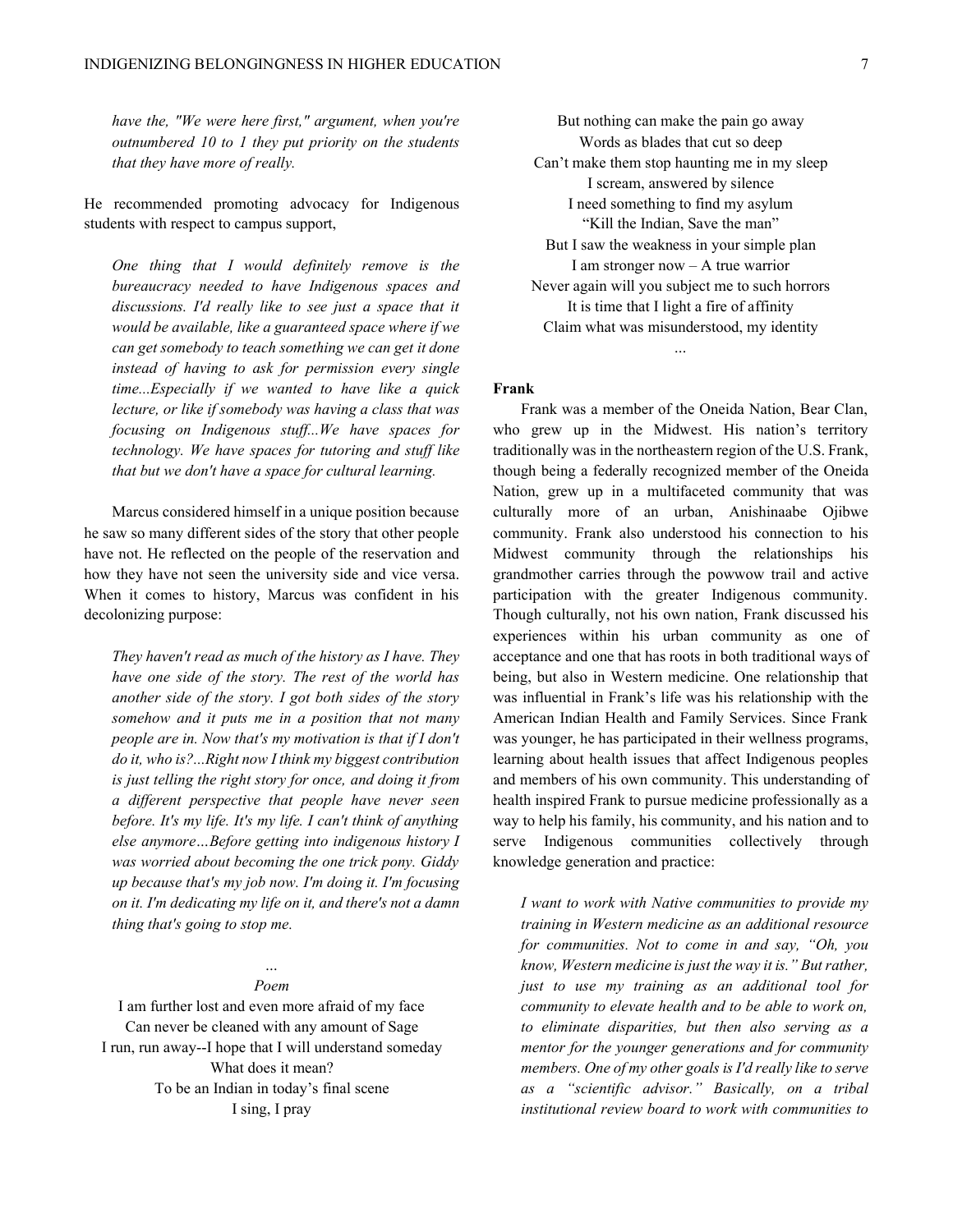*understand how to work with researchers that want to come in the communities and do research. I want to protect the community from malicious research, things like that have been done in the past.* 

Knowledge that was passed down to Frank from his grandmother came in the form of traditions, language, and an understanding of taking care of oneself holistically. Drawing from his integration of traditional medicines and his education in Western medicine, Frank reclaimed spaces to be authentically himself and holistically Indigenous. Frank at one point discussed his Indigenizing of the world around him to balance the stressors of medical school, by braiding together aspects of ceremony with a regimen of physical and mental care for himself and for the relationships he held close:

*Traditions... well I don't strictly follow any set of traditions really, like any rituals or things, but we kind of try to carry some of the basic principles with me. You know Oneida traditions, one of our big things is the On^yote, it's the Good Mind, and it's one of the messages that the Peacemaker brought with him across to show the people the peace and power of righteousness so to speak this in a few terms, a Good Mind and just being able to interact with people, knowing before you do any kind of business, setting aside, acknowledge that shared humanistic experience, bringing forth that sense of respect when you meet more new people. Just try to carry that, those teachings with me, and also Anishinaabe side set of Grandfathers' teachings. You know trust, love, humility, respect. I can't list them all off the top of my head right now, but there's seven Grandfather teachings... I think it helped me deal with some of the college lifestyle cause a lot of stress and anxiety. One thing I like to do is I often like to go try a trail or something or go down to the water off of Lake Superior and just spend some time on the Grandfather Rocks and be around those Grandfathers. I find them kind of grounding, I always place my hands right on the rocks. I feel like they absorb a lot of my anxiety and stress. And also saying prayers and giving them an offering of tobacco and say She:koli to the trees and asking them for guidance and for to have a Good Mind. I do that a lot actually. And also, I'll stretch here and there and just kind of cleanse the mind and the body.* 

Frank grounded himself in the integrated relationships he carried with his community, Oneida culture, Indigenous identity, and his professional career. These cultural identities and assets provided him with a vision and created a sense of belonging within his community and the medical field that he wanted to integrate with Indigenous ways of knowing and being:

*[It] would be kinda cool to serve as a physician for some Native community. I mean, I'd work for Oneida, and that'd be pretty great too....But, even if I didn't work for my own community, I'd like to help out with some other Native community in some way, whether that be through being a physician or serving as a mentor for other Native students through education and help them through medicine and even not just medicine but other professions...So just trying to help that next generation come through and support them...*

Frank saw the interweaving of Western and traditional medicines as possible acts of reconciling and decolonizing:

*I don't want to just come in and use my knowledge of Western medicine to save the day. But really, what I want to do rather is I want to use my knowledge of Western science to work together with traditional knowledge. How can we both use Western science medicine and traditional medicine to elevate the health of our communities? And that's really what I want to do.*

Part of what grounded Frank in his goal pursuit was the support he received from other Native students and centers, including his Native classmates in medical school:

*Everyone I think, at least in your Native background kinda shares that same sense of belonging and understanding of why we're here and why we're doing all this work. I think Native people in general keep their communities in mind when they're making a career decision or at least involvement. Maybe they don't want to work in a community, but they always want to be a part of it in some way, somehow.* 

A more prominent source of support was from his undergraduate Native student center:

*If the American Native Program wasn't there, I wouldn't have done as well because of the Native center and program on campus made that space for Native students to be. And you can smudge there, you can speak your language there. You can do culture there. We had*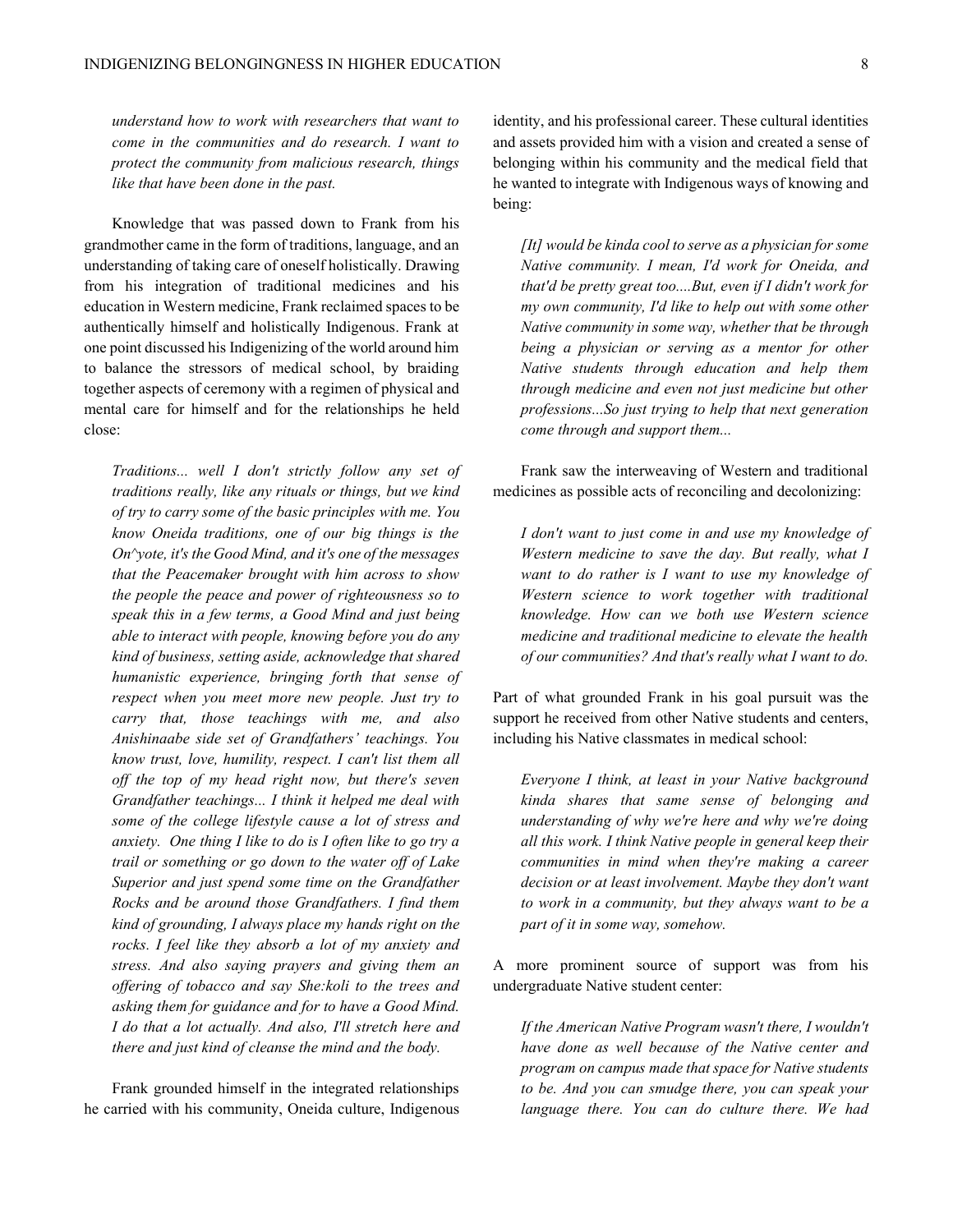*community events there. Without that, it wouldn't have been the same. I wouldn't have had the ability to learn and participate in our culture, all that, in a Western institution. Having that physical building, the sign, the emblems, the language, the symbology on the outside of the building made a physical presence that Native people are on this campus. Native people are doing good work, and we do exist in academia. If that wasn't there, you'd kinda be kind of worse in that way. It'll be harder to have a voice on campus.*

## *« Poem*

Self-medicate Here is my hand, take it you say -- I want you to see another way And then we come out on the other side I no longer mourn of identities lost -- No longer a stranger in the mirror's frost I hear the words, not sure who they belong to I hear the language and it isn't the one I've grown accustomed It is the language of my family lost The words kiss the scars on my skin They think I am beautiful These are the words that I speak today Decolonized, I found my way back Will no longer feel the sting or shame of your attack He has returned to the healing peaks To dance is to pray, to pray is to heal I made it out and am now Native with zeal Medicines for the soul our traditions prove

#### **Simon**

The third participant was Simon, a first-year graduate student in fisheries and conservation management. His Indigenous origin was from the Taos Pueblo people of northern New Mexico and southern Colorado, but he grew up outside of his Indigenous community in a Californian town, which was primarily White and Latinx. Although his grandparents passed down traditional stories and knowledge to him as a child, it was not until going to college where he forged stronger connections with his Indigenous identity and culture. In college, Simon described his college experience with his Indigenous student group as a source of belonging:

*«*

*That's the first time I really connected with an Indigenous community on a deeper level, just because I* 

*made such good friends there, and spent a lot of time with those people, with those friends. Everyone was from somewhere different; everyone was different, but that kind of made everyone the same at the same time. I didn't feel out of place. I didn't feel like I didn't belong, because none of us did belong, really, but we did because we were all there. It helped me kind of figure out where I belong...It's not like I'll figure it out in a night or anything like that. I think that's a lifelong journey. But I think more than anything it kind of helped me just realize that my experience was okay, like, it was okay to grow up in those circumstances where the connection wasn't super strong through the language and the culture, and growing up not on ... away from my Indigenous community. I guess it made me realize, like, "Look, it's okay. There's all kinds of complex experiences out there as far as being an Indigenous person.*" But it just made me realize it's okay to feel the *way I did, feeling like I didn't belong, feeling like I was*   $not$  *legit* ...

With regard to the role of his Indigenous culture in his life, Simon emphasized how his way of looking at the world had been shaped, in particular, in his connection to land both during his undergraduate and graduate education. Given that he was attending graduate school in Arizona, the region he identified with his nation, his relationship to land was even more salient:

*I think the biggest for me has always been the connection to the land, and also just having that respect for the earth, of course, but also a respect for kind of the connections between everything... And I feel a pretty strong connection to just where I am here in Arizona, too. I feel more physically and spiritually connected to the natural world here. Also, being more into the part of the world that my Indigenous community is in I think is ... I think that affects me positively as well. It's just different out here. I don't know.*

Simon's relationship to land as a source of strength and resilience was evident when he encountered academic setbacks during his postsecondary education:

*I spend a lot of time connecting with the land and going on hikes. I just got back from a two-day trip, or I think it's a three-day trip up in the mountains. That's a big thing for me. It helps kind of refresh my mind and helps me kind of cope with any problems I might have or just*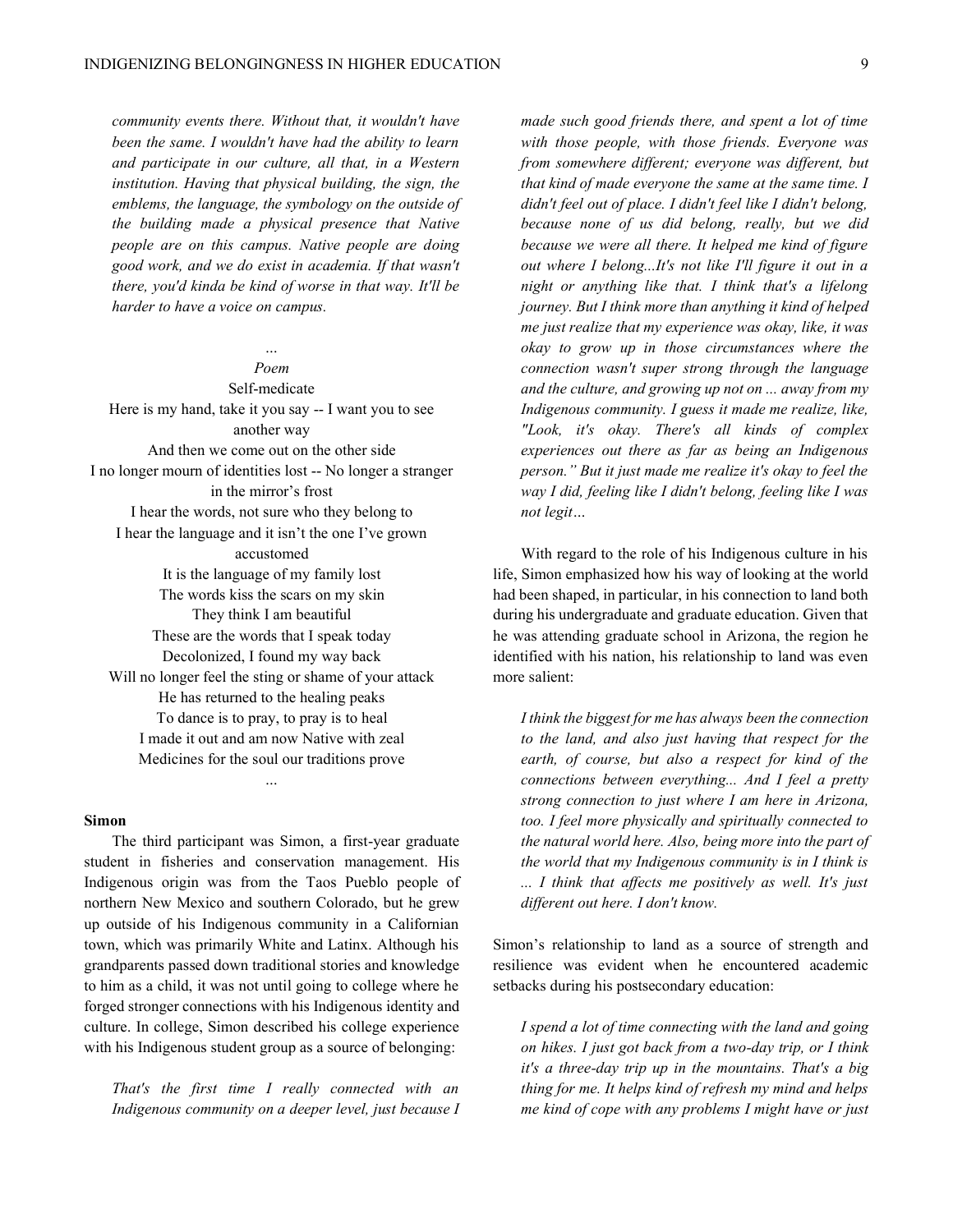*...it's a good way for me to reduce stress and things like that, too.* 

As a fisheries and conservation management major in graduate school, Simon discussed how there was space for Indigenous topics to be included in his academic coursework:

*Yeah, statistics, ichthyology [the zoological study of fish], and a class on climate change adaptation. I want to say there's at least two Native students including myself in every one of those classes... I think there is space for Indigenous voices in those classes, especially so the climate change adaptation class I'm in ... it's very participation-based.* 

Given how central land was to Simon's cultural and student development, his proximity to campus during graduate school was a notable aspect of his belonging experiences:

*One thing for me is I live kind of far from campus. I spend a lot of time just commuting. I ride my bike, but it takes, like, 20 minutes to ride to campus... I can't just stay there all day and all night. I have to come back at some point. Yeah, I just feel kind of disconnected being out here. If there was a decent way to live near campus or on campus ... I know there's dorms and stuff for grad students, but there's really not a lot, and it's not very affordable either. So, if there was a way to have more graduate housing, maybe that's something that would help connect a lot more grad students like myself with the university...if I was living on campus I feel like I would already be more involved with things. But just with the nature of grad school, but also just living far away, I think that's something that would help.*

Simon also underscored the barriers associated with graduate school in general, especially after taking a break between his undergraduate and graduate education:

*I think it's just different being in grad school, you're not really as connected with what's going on on campus and stuff like that...I haven't really had a lot of time to get to know more. It's been kind of an adjustment period for me just, you know, being out of school for a while and getting used to that again.*

*« Poem* You'd be surprised what I came here to do With the surrounding smoke Of sweet grass, sage, and tobacco I have come to reclaim my life Share with you a story of shame, mistrust unholy Now my ancestors speak through me with glory There is only one thing left to say To all those that fear that they can't be who they are Native is not wrong -- Never believe their false song Not every diamond is White Even the darkest shades of red sparkle in the light

#### **DISCUSSION**

As the narratives came to fruition, they, much like the participants they belonged to, possessed a spirit which wove together their existence as both Indigenous persons and students. In particular, we observed how participants each embodied the interwoven aspects of the Peoplehood framework and the intersections with their postsecondary and career-related studies.

*«*

A cornerstone of Marcus' identity was storytelling. Guided by the teachings of his mentor to not only carry the knowledge of traditional stories but also preserve the history of the story--why it exists, when it is appropriate to tell, and the process for how to tell the story--as a cultural way of being and knowing. It was through stories that he explored, understood, and ultimately bridged the world of his cultural identity as an Indigenous person and that of an Indigenous scholar. History and Anthropology are understood to be fields based on records of remembrance yet can also reify colonized distortions of past events. These academic disciplines curate the stories that track events of the past, preserve traditions, honor predecessor generations, and ultimately guide future (mis)directions of people, cultures, governments, and societies. However, more often than not, historical events in the U.S. are told through White supremacist perspectives and can misrepresent or completely neglect the stories of Indigenous people. Personifying the TribalCrit tenet that stories are legitimate, Marcus harnessed his identity and abilities as a storyteller to expose historical erasures and correct distorted narratives within the academy. Through these actions, he reclaimed sacred history and emphasized the importance of understanding historical events holistically and accurately for the continued resistance and existence of Indigenous ways of knowing and being.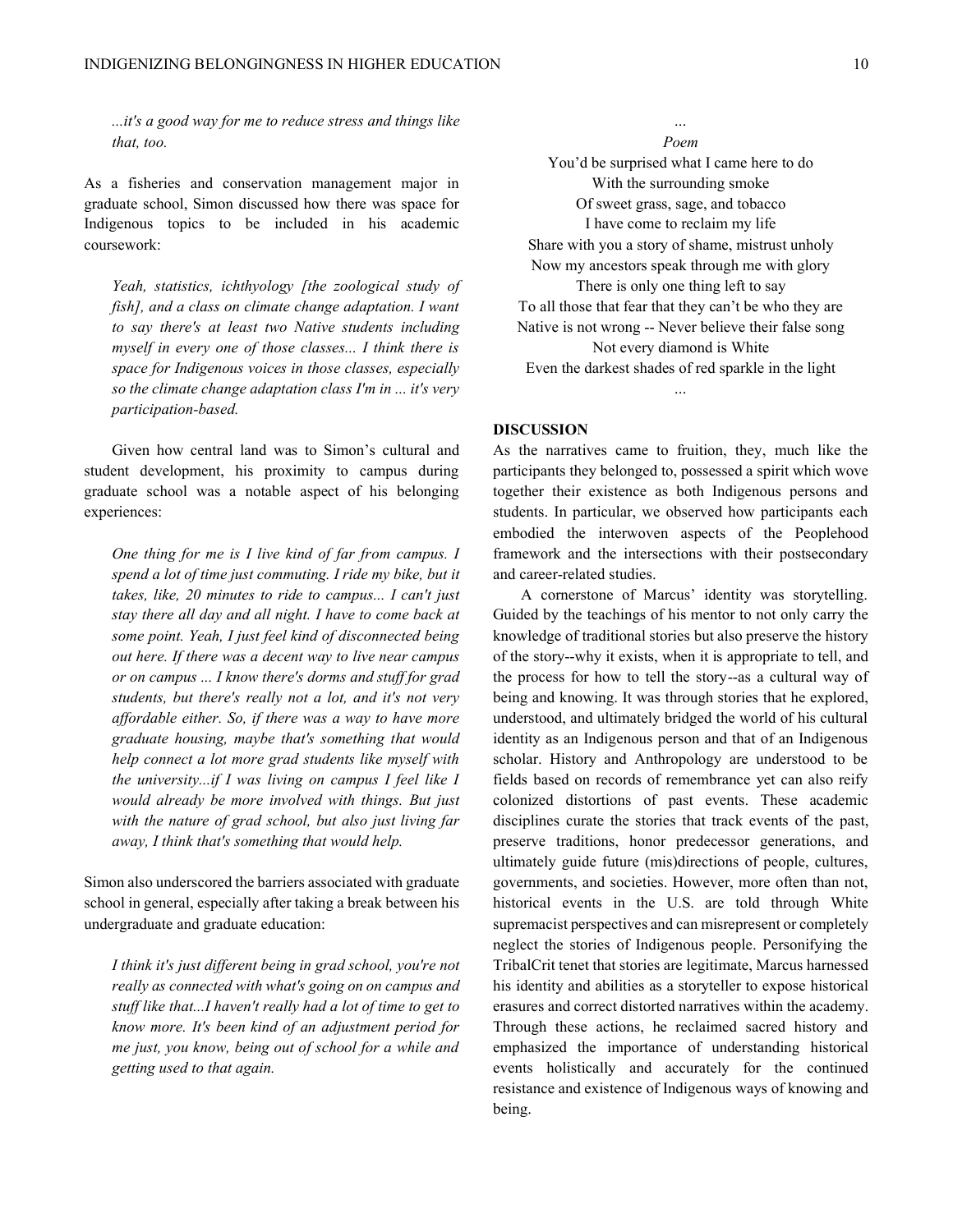Marcus' understandings of Native origins were evident not only in his commitment to sacred history but also in his respect for land. His activism resulted in the establishment of monuments on campus, acknowledging the erasure of Native presence on his campuses and advocating for proper historical recognition. Marcus' relationship to land also manifested itself in promoting a sense of place in his educational environments, particularly for spaces to host powwows and other Indigenous-focused presentations that may integrate ceremonial cycle publically on campus. Moreover, his respect for land extended also to Indigenous language, as these mutually define one another (Holm et al., 2003). Marcus expressed both the connecting power of shared language and the common ways of knowing and socializing as central to his identity and instantiation of belonging throughout his undergraduate and graduate experiences.

As Frank carried out his ceremonial practices, he interacted with land in a decolonized way, reclaiming his sense of place in a physically colonized space. And in doing so, he reasserted who he was within that space as an Indigenous person, engaging in decolonial practices and world making. When Frank was able to physically separate himself from campus and take a walk, he revitalized himself through calling upon Indigenous knowledge and his understanding of tribal culture. He made a new world consisting of traditional knowledge of healing practices and that of Western understandings for the purpose of carrying himself in a balanced life (Bingham et al., 2014). In his own journey through academia, this demonstrated an awareness of the sacrifices and stressors associated with medical school (his active participation in learning to heal in the Western sense of the world). He recognized the wellness cost of learning Western medicine and thus adopted the role of a traditional healer to be able to accept the responsibility of caring for himself and others and to guide his educational pursuits.

In a colonized perspective, land is seen as an object that can be owned, used, and commercialized; in a decolonized worldview, land is seen as a spiritual entity that sustains life. Frank demonstrated the latter view, rejecting along with TribalCrit scholars, the imperialist dominion towards Indigenous lands. Although ceremonial cycle served as a prominent way that Frank articulated his connection to his identity and culture, he expressed implicit and explicit practices that highlighted the interconnectedness of the four pieces of Peoplehood. Frank exemplified the sacredness of land in his frequent visits to nature as a source of emotional and mental nourishment. A more authentic experience of nature reminded him of the teachings that tie him to his Oneida sacred history and ceremony. His connection to sacred history is demonstrated by recognizing the Good Mind and the associated stories passed down through Haudenosaunee traditions. When Frank referenced The Good Mind, or the Oneida phrase, She:koli, he also explicitly created an authentic space to be connected to his nation and his linguistic ancestry. His awareness of traditional ceremonies instilled the high regard for honoring the relationships he had with the living beings around him. Frank often gave thanks to the trees, waters, and rocks for their mental and emotional healing capacities. The profound role of spirituality in his life not only linked land, history, and language together but also forged a deeper, cultural sense of belonging and identity within Frank to decolonize his academic journey.

Lastly, Simon's narrative was also interwoven with aspects of the Peoplehood Framework. Although he was raised outside of his Indigenous community, his grandparents passed down traditional stories and knowledge that connected him to the sacred history of his people. He acknowledged that though his connection to language and culture was not particularly salient growing up, due to him living away from the Indigenous community, he recognized that it took going to college and being a part of an Indigenous student group, where he could experience a deeper sense of "place." He felt that within the group, all members brought different experiences and ceremony cycles, and that his way of knowing was not inadequate; rather it was more about where he was in his own journey of learning about his Indigenous community. In a sense, Simon cultivated with other Indigenous students a sense of shared language, beyond spoken words, that tapped deeper ways of knowing and being.

Within his own understanding of his connection to his Indigenous community and ancestors, Simon chose a graduate program in the traditional territory closely connected to the nation of his ancestors. He felt a strong connection to the land not only physically but also spiritually. Simon expressed that his literal presence on the earth that was walked on by his ancestors evoked a greater connection to them, his identity, and his own sense of belonging. He referenced that outdoor hikes on the land were a great source of strength and resilience at times in his life when he encountered academic setbacks. These hikes served as ceremonies to refresh his mind and help him cope with any problems he was currently experiencing. In addition to placing himself in his traditional territory, Simon described his own cultural responsibility and reciprocity to his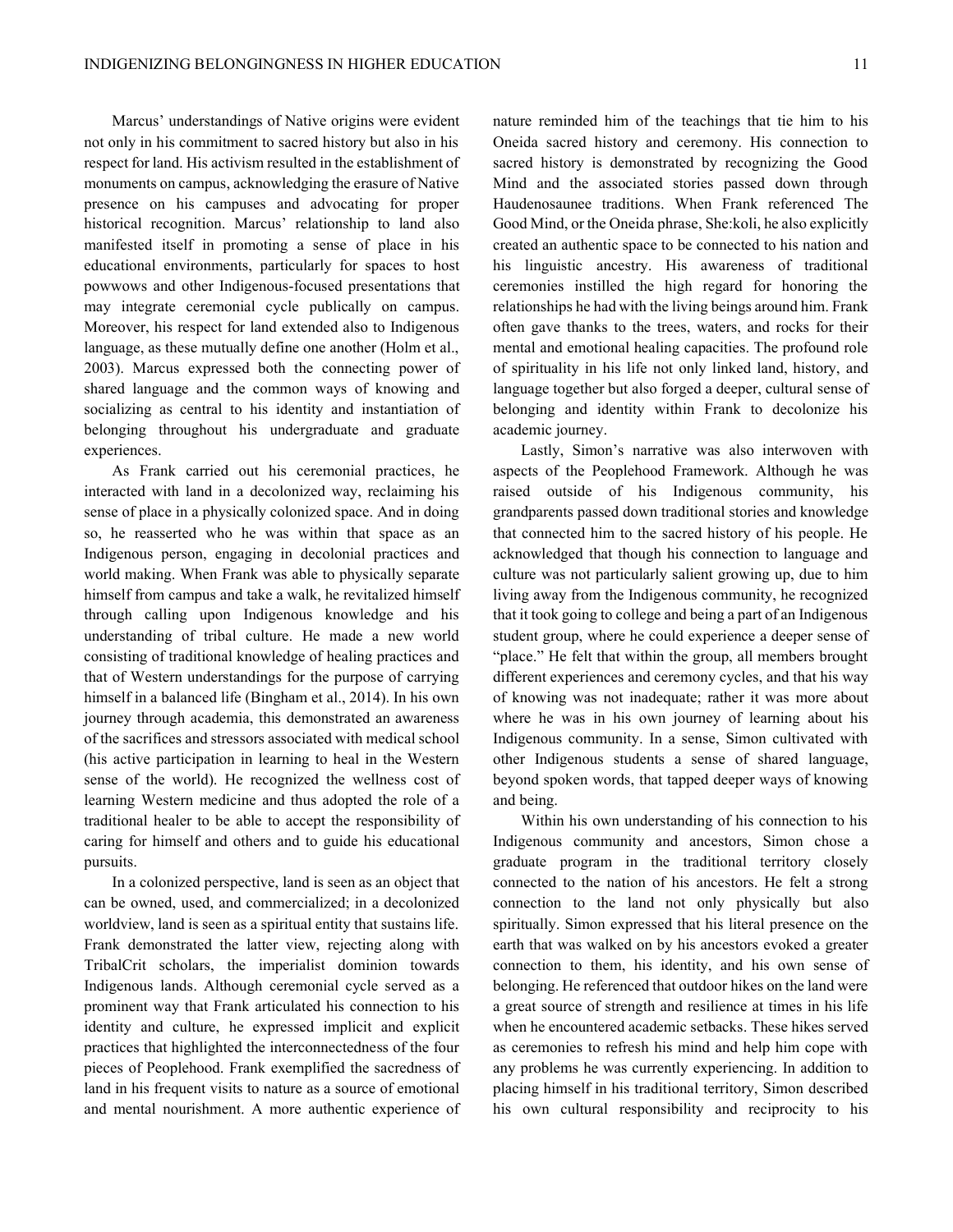relationship with place and land, which led him to pursue graduate studies focused on conserving lands historically linked with his ancestors. And in doing so, he strengthened his connection to his Indigenous values and greater belongingness as a student.

In sum, when examined through the lens of the Peoplehood Framework, each participant reflected the interconnectedness of their Indigenous knowledge and their professional and academic pursuits. This relationality also included the first author, much like that of the first participant, Marcus, who recalled the importance of storytelling and the imagery they convey to help him understand the world around him. In light of how the first author told stories through his poetry, these autoethnographic poems enhanced the universal relationality of the participants to each other and our readers, but also allowed for the first author to have an even greater contribution to this study as an almost fourth participant in the study.

## **Implications**

It is our hope that we can further contribute to the field, scholarship, and our professional community by offering implications on three major levels--*interpersonal, instructional,* and *institutional*--using Gray, Hope, and Matthews' (2018) framework. However, before discussing practical implications, we also want to highlight briefly some theoretical implications. Specifically, our study points to the need for current Indigenous models in graduate and professional education. Different stressors, feelings of alienation, and colonizing forces may exist at higher levels of education beyond the undergraduate level. Thus, we encourage other scholars to examine Indigenous graduate and professional students to further our understanding of this subpopulation. With this in mind, we turn to practical implications in the next sections.

Interpersonal. With an inclusive understanding of the journeys and the sociohistoric identities of Indigenous graduate students, college instructors and student affairs professionals may be better equipped to address belongingness factors (Lundberg & Lowe, 2016). One example of this relational understanding emerged from Marcus' narrative and his interactions with the vice dean at GUTA. The administrator's invitation and recognition of the contributions he would make to the history doctoral program was a driving force for Marcus to pursue a higher degree. It is our hope that faculty and student affairs professionals become more aware of the presence of Indigenous peoples and communities and actively decolonize their thinking in

order to foster allyship and authentic relationships of trust and mutuality.

Instructional. Instructional opportunities that decolonize Western thought are essential when working with Indigenous students. Affirming and inviting authentic Indigenous narratives or Native-centered perspectives are essential in graduate and professional courses given their discussionbased nature. During classroom discussions, embracing these perspectives as seen through Marcus' and Simon's narratives can foster more inclusive, instructional opportunities for Indigenous students and also avoid tokenism, or the pressure being the only person of a given race to be a spokesperson of one's community (Brayboy et al., 2014). A more critically conscious understanding of Indigenous perspectives may also facilitate the illumination of Indigenous knowledge respectfully and the amplification of Indigenous voices. This can be achieved through invited participation from Indigenous students, Native-informed curricular decisions and scholarship, and visits from community members.

Institutional. Addressing what can be done at the institutional level, all three participants exemplified the importance of having designated Indigenous spaces on campus and access to Native-centered resources (Tachine et al., 2017). It is often argued that diversity offices offer equal resources to the communities they serve; however, they may fail to provide resources in equitable ways for Indigenous students. One possible implication to improve offering of these resources is greater advocacy for creating Indigenous cultural and academic centers on campus. By doing so, institutions can show their commitment to dismantling the continuation of racist systems, structures, policies, and entities that marginalize Indigenous communities and students.

Further, a more holistic view of Indigenous education within a Eurocentric structure could influence the ways Indigenous students are advised and taught. This may foster a campus culture that decolonizes, reconciles, and Indgenizes education. Despite the dehumanization that Indigenous communities have experienced with Western educational systems, belonging in higher education for Indigenous students should be foregrounded in the interconnectedness of culture, family, and community and extended beyond the walls of academe. All three participants expressed the importance of their Indigenous communities and the influences those communities had on their educational pursuits (HeavyRunner & DeCelles, 2002). Inviting community members, family, and elders to play an active role in the educational process can forefront the learning processes of Indigenous students. Also, greater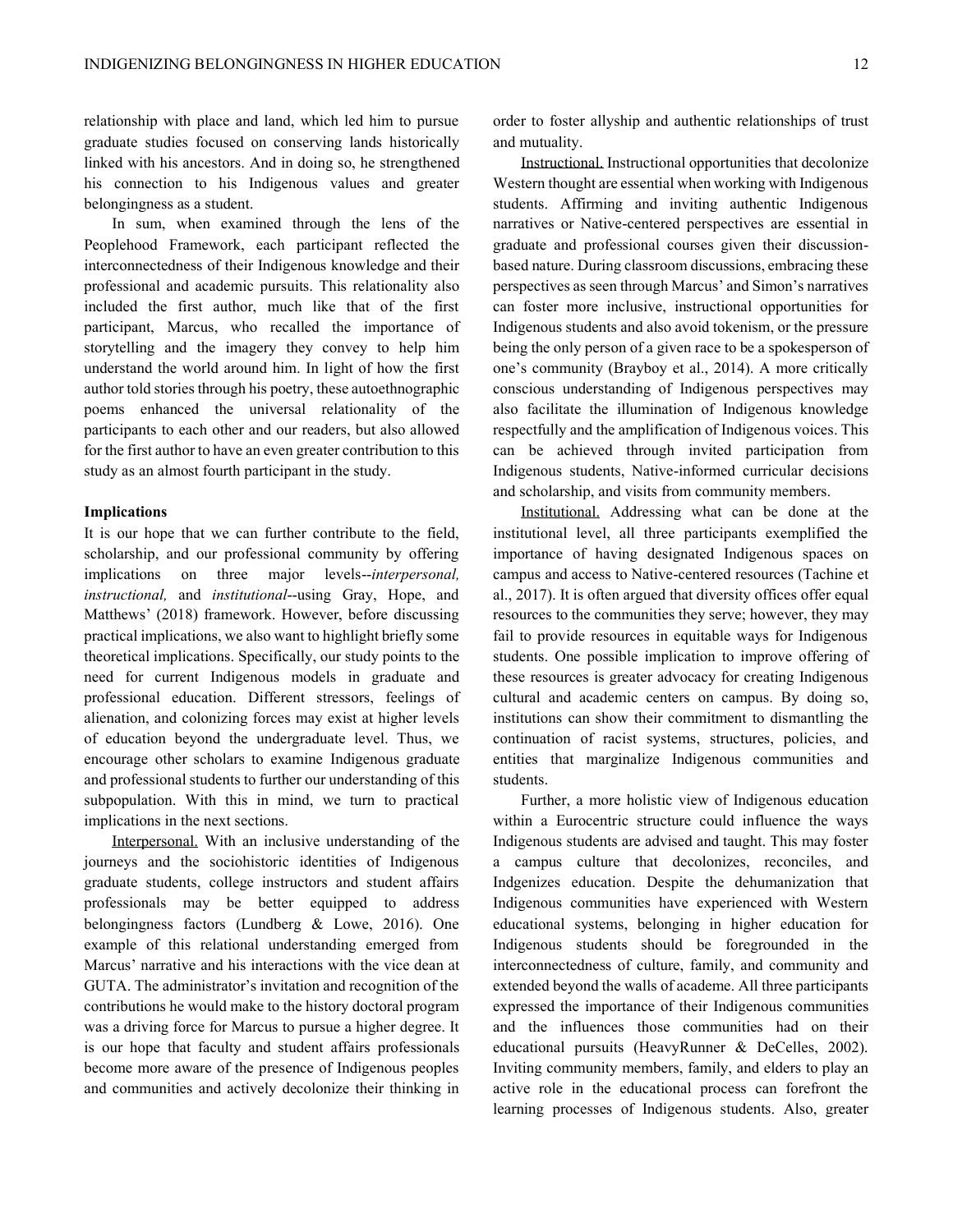concern towards campus housing for Indigenous graduate students given the cultural significance of place and space may be fruitful (Singson et al., 2016). It is our belief, that if considered, these implications may illuminate why Indigenous students ultimately pursue higher education. As Brayboy (2005) posited "theory and practice are connected in deep and explicit ways..." (p. 430), for our team, reading and understanding theory is important, but it is meaningless if we cannot utilize it to accomplish positive social change in the face of White-centric institutional systems that reproduce societal disadvantaging of Indigenous and racially minoritized students and their communities.

#### **References**

ACPA-College Student Educators International (2018). *A bold vision forward: A framework for the Strategic Imperative for Racial Justice and Decolonization*. Washington, DC.

Archibald, J., Pidgeon, M., & Hawkey, C. (2009). *Aboriginal transitions: Undergraduate to graduate studies*. AT: U2G Phase I final report. Research Report. University of British Columbia. Vancouver. Retrieved fro[m www.aboriginaltransitions.ca](http://www.aboriginaltransitions.ca/)

- Beck, K. A., Joshi, P., Nsiah, C., & Ryerson, A. (2014). The impact of sociability on college academic performance and retention of native Americans. *Journal of American Indian Education, 53*, 23-41.
- Bingham, J. L., Adolpho, Q. B., Jackson, A. P., & Alexitch, L. R. (2014). Indigenous women college students' perspectives on college, work, and family. *Journal of College Student Development*, 55(6), 615-632.
- Bird, K. D. (2017). *A vision to serve the community: A grounded theory approach examining educational persistence among American Indian graduate students*. [Unpublished doctoral dissertation]. University of Montana.
- Blair, M. L. M. (2015). *Taking the next step: Promoting Native American student success in American Indian/Native American studies graduate programs*. [Unpublished doctoral dissertation]. University of Arizona.
- Brayboy, B. M. J. (2005). Toward a tribal critical race theory in education. *The Urban Review*, *37*(5), 425-446.
- Brayboy, B. M. J., Fann, A. J., Castagno, A. E., & Solyom, J. A. (2012). *Postsecondary education for American Indian and Alaska Natives: Higher education for nation building and self-determination*: ASHE Higher Education Report 37:5. John Wiley & Sons.
- Brayboy, B. M. J., Solyom, J. A., & Castagno, A. E. (2014). Looking into the hearts of Native peoples: Nation building as an institutional orientation for graduate education. *American Journal of Education*, *120*(4), 575-596.
- Buckley, A. (1997). *Threads of nations: American Indian graduate and professional students.* Heritage College.
- Fong, C. J., Alejandro, A. J., Krou, M. R., Segovia, J., & Johnston-Ashton, K. (2019). Ya'at'eeh: Race-Reimaged belongingness factors, academic outcomes, and goal pursuits among indigenous community college students. *Contemporary Educational Psychology*.
- Fox, M. J. T. (2013). American Indian/Alaska Native women: The path to the doctorate. *Journal of American Indian Education*, *52*, 26-44.
- Garrod, A., & Larimore, C. (1997). *First person, First peoples: Native American college graduates tell their life stories*. Ithaca, NY: Cornell University Press.
- HeavyRunner, I., & DeCelles, R. (2002). Family education model: Meeting the student retention challenge. *Journal of American Indian Education*, *41*(2), 29-37.
- Heavy Runner-Rioux, A., O'Reilly, F. L., & Matt, J. (2018). The influence of persistence factors on American Indian graduate students. *Journal of Education and Learning*, *7*, 32-39.
- Henning, D. (1999). *American Indian perspectives of doctoral program experiences and completion* [Unpublished doctoral dissertation]. New Mexico State University.
- Holm, T., Pearson, D., & Chavis, B. (2003). Peoplehood: A model for the extension of sovereignty in American Indian studies. *Wicazo Sa Review*, 18(1), 7-24.
- Jones, S. H., Adams, T. E., & Ellis, C. (Eds.). (2016). *Handbook of autoethnography*. Routledge.

Kirkness, V. J., & Barnhardt, R. (1991). First Nations and higher education: The four R's—Respect, relevance, reciprocity, responsibility. *Journal of American Indian Education*, *30*(3), 1-15.

Lacourt, J. A. (2003). Descriptions of a tree outside the forest: An Indigenous woman's experiences in the academy. *The American Indian Quarterly*, 27(1&2), 296-307.

- Lee, J., Donlan, W., & Brown, E. F. (2010). American Indian/Alaskan Native undergraduate retention at predominantly White institutions: An elaboration of Tinto's theory of college student departure. *Journal of College Student Retention, 12(3), 257-276.*
- Lopez, J. D. (2018). Factors influencing American Indian and Alaska Native postsecondary persistence: AI/AN millennium falcon persistence model. *Research in Higher Education*, *59*(6), 792-811.
- Lundberg, C. A., & Lowe, S. C. (2016). Faculty as contributors to learning for Native American students. *Journal of College Student Development*, *57*(1), 3-17.
- Masta, S. (2018). 'I am exhausted:'everyday occurrences of being Native American. *International Journal of Qualitative Studies in Education*, *31*(9), 821-835.
- Mosley-Howard, G. S., Baldwin, D., Ironstrack, G., Rousmaniere, K., & Burke, B. (2016). Niila myaamia (i am miami). *Journal of College Student Retention, 17*, 437-461.
- Oxendine, S. D. (2015). *Examining the impact of institutional integration and cultural integrity on sense of belonging to predict intention to persist for Native American Students at non-Native colleges and universities*. The University of North Carolina, Greensboro.
- Oxendine, S. D., Taub, D. J., & Cain, E. J. (2020). Factors related to Native American students' perceptions of campus culture. *Journal of College Student Development*, *61*, 267-280.
- Perry, B. (2002). American Indian victims of campus ethnoviolence. Journal of American Indian Education, 41, 35-55.
- Pidgeon, M., Archibald, J., & Hawkey, C. (2016). Relationships matter: Supporting Aboriginal graduate students in British Columbia, Canada. *Canadian Journal of Higher Education*, *44*, 1-21.
- Pidgeon, M. (2016). More Than a checklist: Meaningful Indigenous inclusion in higher education. *Social Inclusion*, *4*(1), 77-91.
- Rodriguez-Rabin, R. (2003). I left my life back South. *American Indian Quarterly*, 27(1/2), 394-399.
- Secatero, S. L. (2009). *Beneath our scared minds, hands and hearts: Stories of persistence and success among American Indian graduate and professional students*. [Unpublished doctoral dissertation]. The University of New Mexico.
- Shield, R. W. (2009). Identifying and understanding cultural and spiritual strengths in the higher education experiences of Indigenous women. *Wicazo Sa Review*, *24*, 47-63.
- Shotton, H. J. (2018). Reciprocity and nation building in Native women's doctoral education. *American Indian Quarterly*, *42*(4), 488-507.